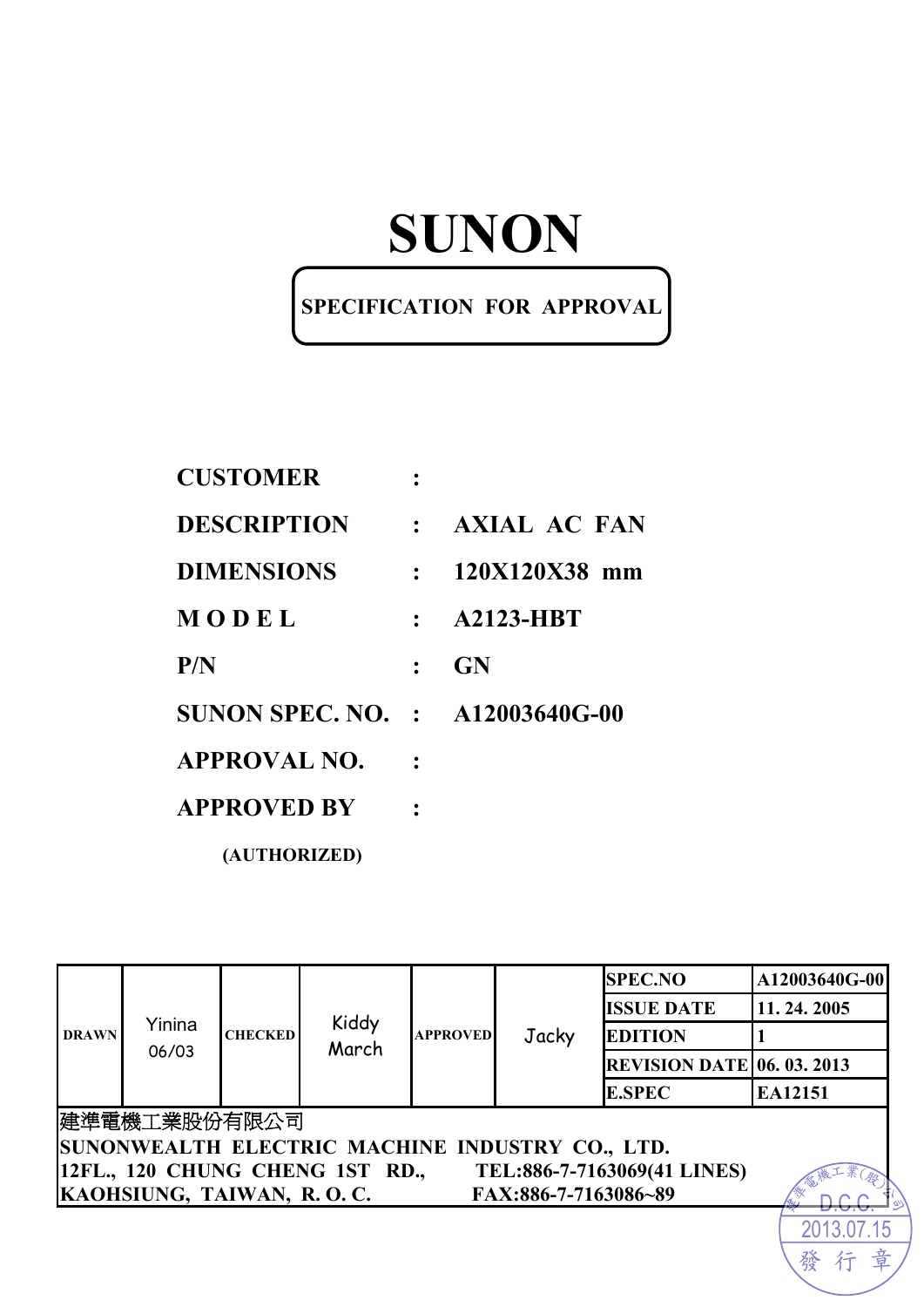# **SUNON**

2013.07.15

發行

|                                             |                |                   | <b>AXIAL AC FAN</b><br>MODEL : A2123-HBT          |         |            |
|---------------------------------------------|----------------|-------------------|---------------------------------------------------|---------|------------|
|                                             |                | $P/N$ : $GN$      |                                                   |         |            |
| <b>CHARACTERISTICS</b>                      |                |                   |                                                   |         |            |
| 1. Motor Design                             | $\ddot{\cdot}$ |                   | <b>Reliable Shaded-Pole Motor Construction.</b>   |         |            |
| <b>2. Insulation Resistance</b>             | $\ddot{\cdot}$ |                   | 500 Megohms minimum at 500 VDC.                   |         |            |
| 3. Dielectric Strength                      |                |                   | 1800 VAC for one second.                          |         |            |
| <b>4. Motor Protection</b>                  | $\ddot{\cdot}$ |                   | Impedance protected.                              |         |            |
| 5. Noise Level                              | $\ddot{\cdot}$ |                   | Measured in a semi-anechoic chamber               |         |            |
|                                             |                |                   | with background noise level below 15              |         |            |
|                                             |                |                   | $dB(A)$ . The fan is running in free air with the |         |            |
|                                             |                |                   | microphone at a distance of one meter             |         |            |
|                                             |                |                   | from the fan intake.                              |         |            |
| <b>6. Tolerance</b>                         |                |                   | $±15\%$ on rated power and current.               |         |            |
| <b>7. Air Performance</b>                   |                |                   | Measured by a double chamber. The values          |         |            |
|                                             |                |                   | are recorded when the fan speed has stabilized    |         |            |
|                                             |                |                   | at rated voltage.                                 |         |            |
|                                             |                |                   |                                                   |         |            |
| 建準電機工業股份有限公司<br><b>SUNONWEALTH ELECTRIC</b> | <b>SPEC.NO</b> | <b>ISSUE DATE</b> | A12003640G-00 REVISION DATE<br>11.24.2005         | EDITION | 06.03.2013 |
| MACHINE INDUSTRY CO., LTD.                  | PAGE           |                   | 2 OF 9                                            |         | 1<br>藏工業   |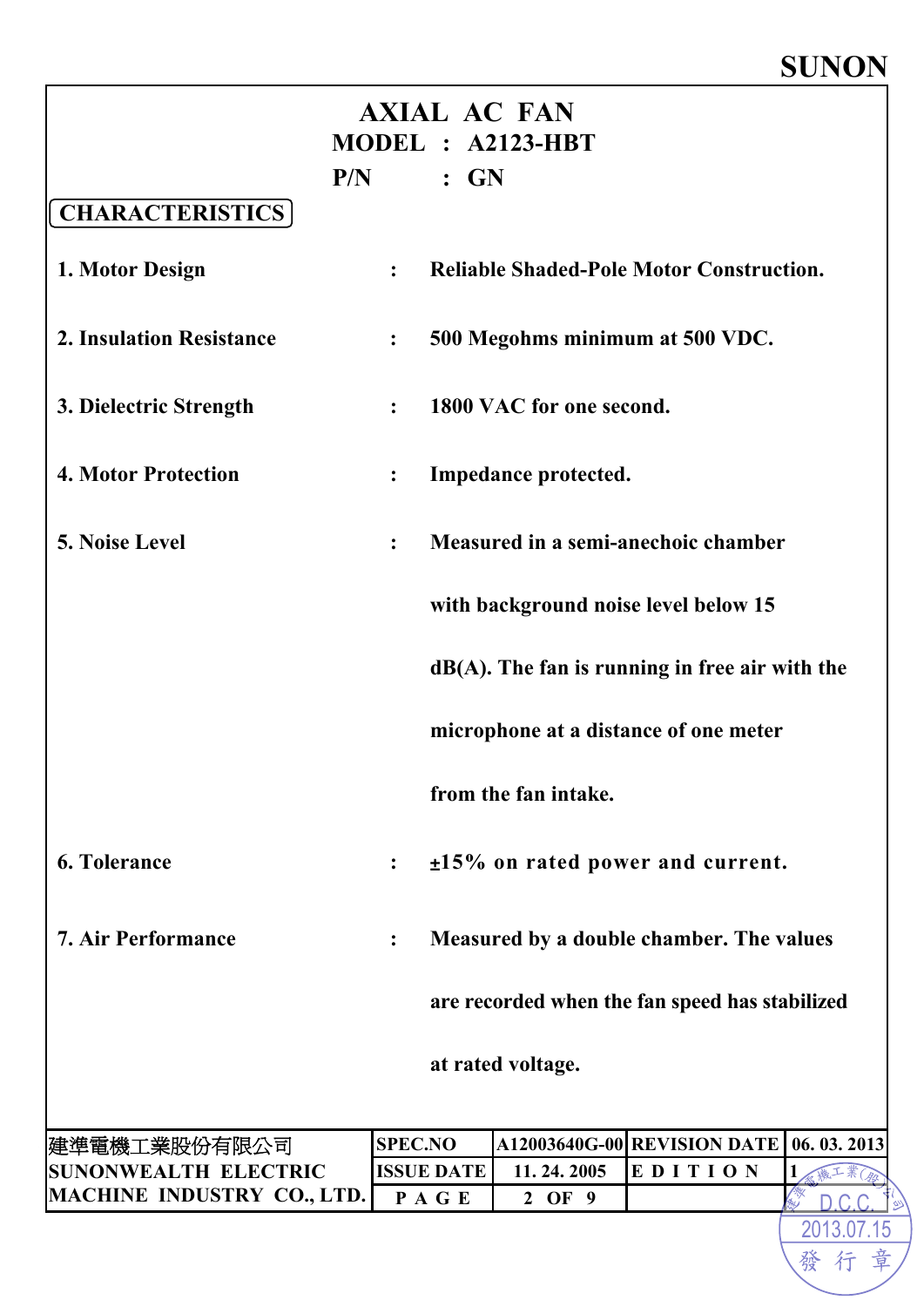# **SUNON**

### **SPECIFICATIONS**

**MODEL : A2123-HBT P/N : GN** 

| 1-1. Rated Voltage                 |                                                    |                   | $: 220-240$ VAC 50/60 Hz                                                                         |  |         |   |  |  |
|------------------------------------|----------------------------------------------------|-------------------|--------------------------------------------------------------------------------------------------|--|---------|---|--|--|
| 1-2. Operating Voltage Range       |                                                    | $: 150 - 250$ VAC |                                                                                                  |  |         |   |  |  |
| 1-3. Starting Voltage              |                                                    |                   | $: 150$ VAC (25 deg. C POWER ON/OFF)                                                             |  |         |   |  |  |
| 1-4. Rated Speed                   |                                                    |                   | : $2700/3100$ RPM $\pm 10\%$                                                                     |  |         |   |  |  |
| 1-5. Air Delivery                  |                                                    | $: 97/117$ CFM    |                                                                                                  |  |         |   |  |  |
| 1-6. Static Pressure               | $: 0.34/0.39$ Inch-H <sub>2</sub> O                |                   |                                                                                                  |  |         |   |  |  |
| 1-7. Rated Current                 |                                                    |                   | $: 0.14/0.12$ AMP                                                                                |  |         |   |  |  |
| 1-8. Rated Power                   |                                                    |                   | $: 23/20$ WATTS                                                                                  |  |         |   |  |  |
| 1-9. Noise Level                   |                                                    | : $45/50$ dB(A)   |                                                                                                  |  |         |   |  |  |
| 1-10. Direction of Rotation        | : Counter-clockwise viewed from front of fan blade |                   |                                                                                                  |  |         |   |  |  |
| <b>1-11. Operating Temperature</b> |                                                    |                   | $\therefore$ -10 to +70 deg. C                                                                   |  |         |   |  |  |
| 1-12. Storage Temperature          |                                                    |                   | $\therefore$ -40 to +70 deg. C                                                                   |  |         |   |  |  |
| 1-13. Bearing System               |                                                    |                   | : Precision ball bearing system                                                                  |  |         |   |  |  |
| 1-14. Weight                       |                                                    | : $525 g$         |                                                                                                  |  |         |   |  |  |
| 1-15. Safety                       |                                                    |                   | : UL/CUR/TUV/CE                                                                                  |  |         |   |  |  |
| 1-16. Vibration                    |                                                    |                   | : Vibration of acceleration 1.5G and                                                             |  |         |   |  |  |
|                                    |                                                    |                   | frequency $5-50-5Hz$ is applied in all<br>3 directions $(X, Y, Z)$ , in cycles of 1 minute each, |  |         |   |  |  |
|                                    |                                                    |                   | for a total vibration time of 30 minutes.                                                        |  |         |   |  |  |
| 建準電機工業股份有限公司                       | <b>SPEC.NO</b>                                     |                   | A12003640G-00 REVISION DATE 06. 03. 2013                                                         |  |         |   |  |  |
| <b>SUNONWEALTH ELECTRIC</b>        |                                                    | <b>ISSUE DATE</b> | 11.24.2005                                                                                       |  | EDITION | 1 |  |  |
| <b>MACHINE INDUSTRY CO., LTD.</b>  |                                                    | PAGE              | 3 OF 9                                                                                           |  |         |   |  |  |
|                                    |                                                    |                   |                                                                                                  |  |         |   |  |  |

2013.07.15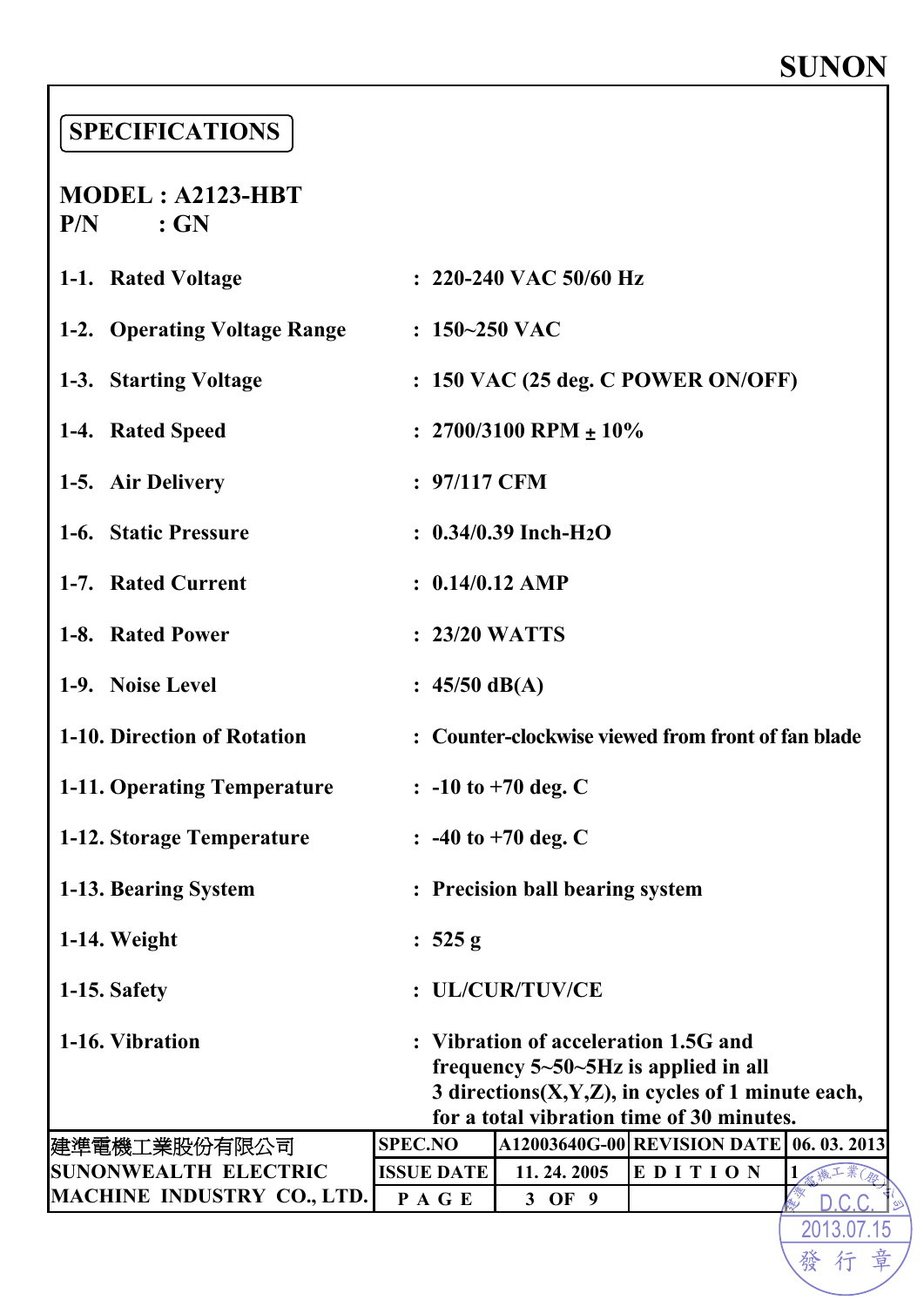### **MODEL : A2123-HBT**

### **P/N : GN**

# **PERFORMANCE CURVES**

**STATIC PRESSURE** 

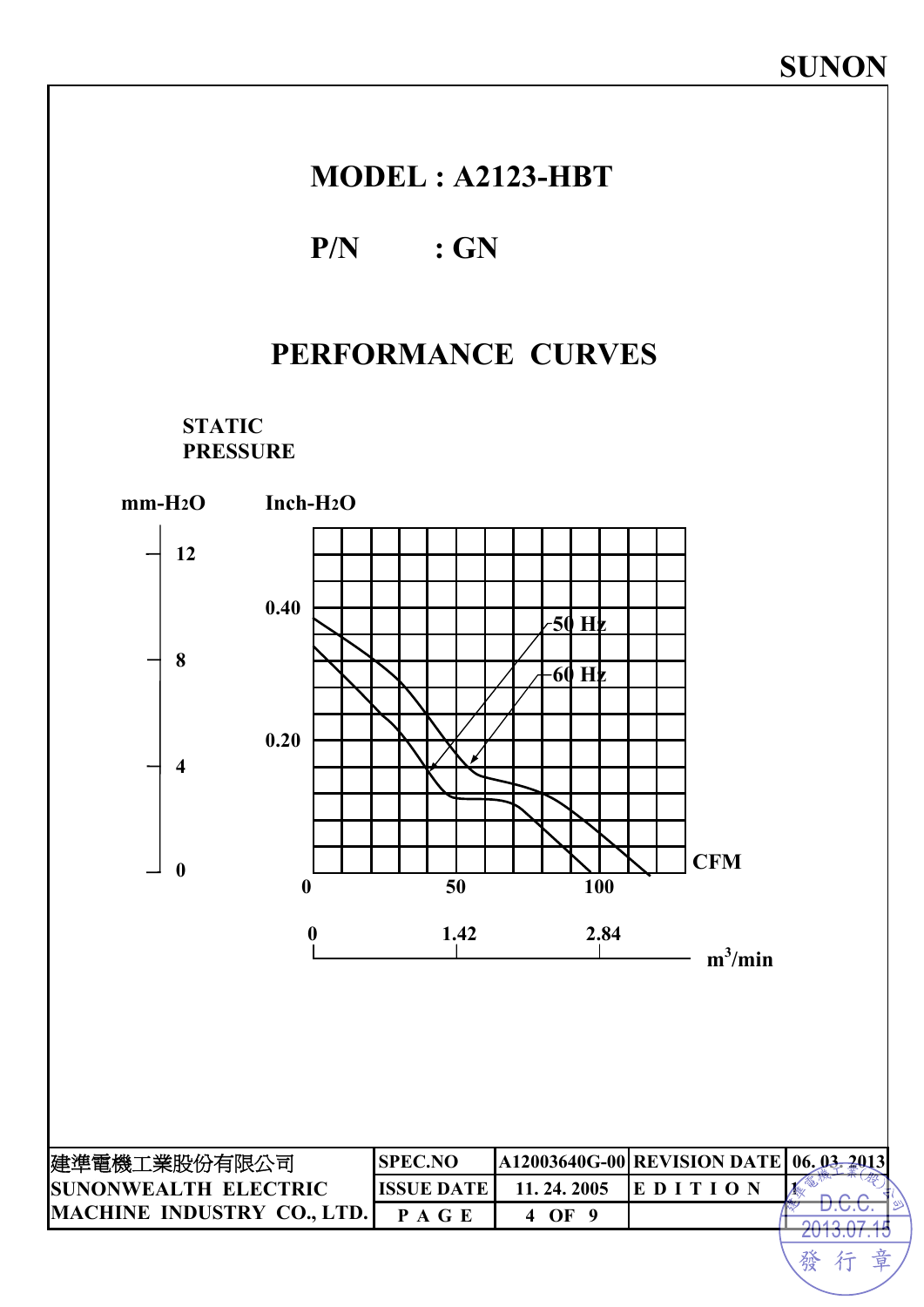# **MATERIAL**

- **2. Material**
- **2-1. Frame : DIE-CAST ALUMINUM**
- 

# **2-2. Impeller : Thermoplastic PBT of UL 94V-0**





**1. Air Flow Direction: Toward label side.**

**2. Best Mounting Direction: Any orientation.**

**UNITS**:**mm**

| 建準電機工業股份有限公司                | <b>SPEC.NO</b>    |            | A12003640G-00 REVISION DATE 06. 03. 2013 |   |
|-----------------------------|-------------------|------------|------------------------------------------|---|
| <b>SUNONWEALTH ELECTRIC</b> | <b>ISSUE DATE</b> | 11.24.2005 | <b>EDITION</b>                           |   |
| MACHINE INDUSTRY CO., LTD.  | <b>PAGE</b>       | 5 OF       |                                          |   |
|                             |                   |            |                                          |   |
|                             |                   |            |                                          | 發 |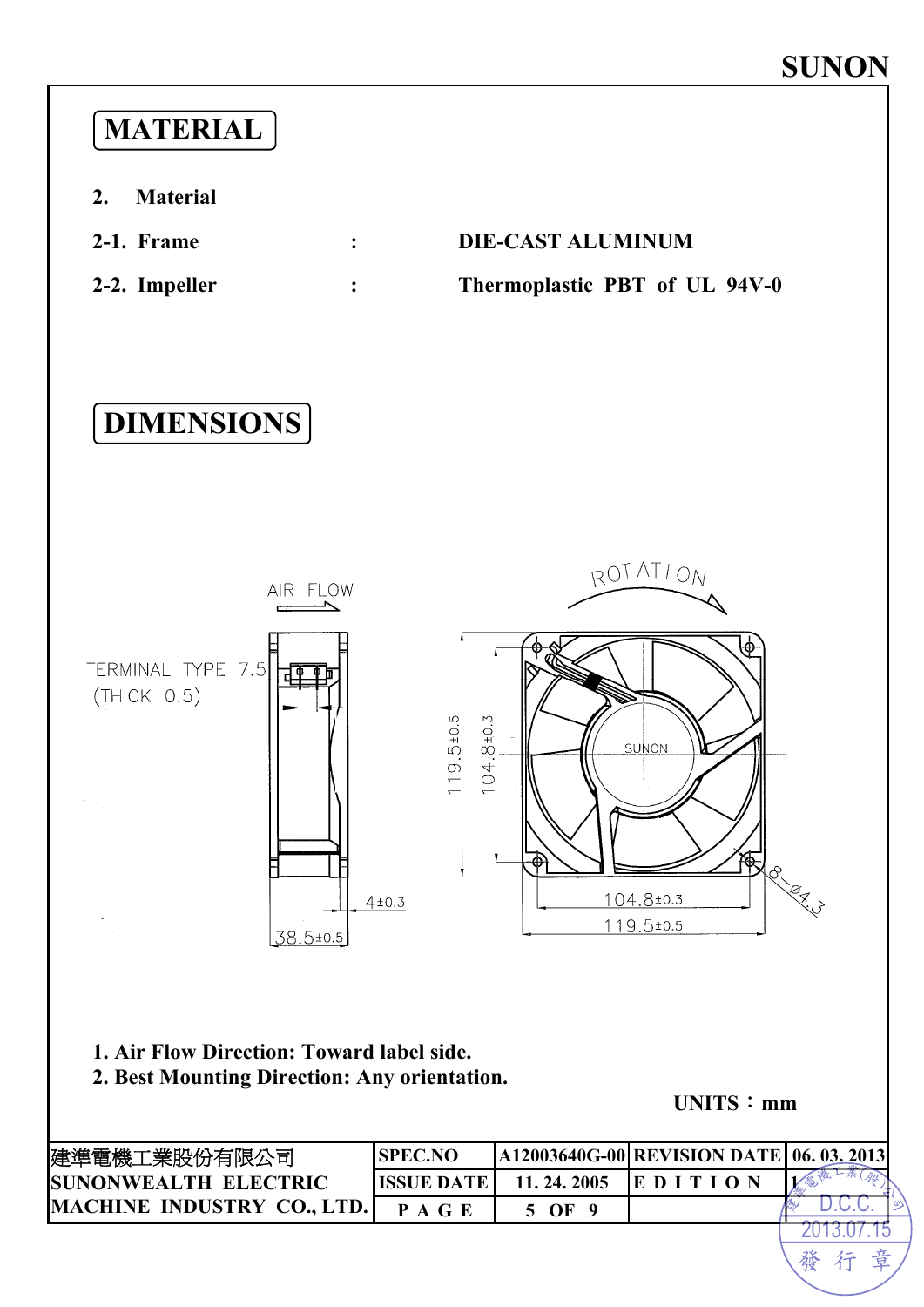# **Notes**

### Ⅰ.**SAFETY**

- **1. DO NOT use or operate this fan in excess of the limitations set forth in this specification. SUNON is not responsible for the non-performance of this fan and/or any damages resulting from its use, if it is not used or operated in accordance with the specifications.**
- **2. SUNON recommends adding a protection circuit to the product or application in which this fan is installed, such as a thermo-fuse, or current-fuse or thermoprotector. The failure to use such a device may result in smoke, fire, electric shock by insulation degradation in cases of motor lock, motor lead short circuit, overload, or over voltage, and/or other failure.**
- **3. SUNON recommends installing a protection device to the product or application in which this fan is installed if there is a possibility of reverseconnection between VDC (+) and GND (-). The failure to install such a device may result in smoke, fire, and/or destruction, although these conditions may not manifest immediately.**
- **4. This fan must be installed and used in compliance with all applicable safety standards and regulations.**
- **5. Use proper care when handling and/or installing this fan. Improper handling or installation of this fan may cause damage that could result in unsafe conditions.**
- **6. Use proper care during installation and/or wiring. Failure to use proper care may cause damage to certain components of the fan including, but not limited to, the coil and lead wires, which could result in smoke and/or fire.**
- **7. DO NOT use power or ground PWM to control the fan speed. If the fan speed needs to be adjusted, please contact SUNON to customize the product design for your application.**
- **8. For critical or extreme environments, including non stop operation, please contact SUNON and we will gladly provide assistance with your product selection to ensure an appropriate cooling product for your application.**

| 建準電機工業股份有限公司                 | <b>SPEC.NO</b>    |              | <b>A12003640G-00 REVISION DATE 06. 03.2013</b> |  |
|------------------------------|-------------------|--------------|------------------------------------------------|--|
| <b>ISUNONWEALTH ELECTRIC</b> | <b>ISSUE DATE</b> | 11, 24, 2005 | EDI                                            |  |
| MACHINE INDUSTRY CO., LTD.   | P A G E           | 6 OF         |                                                |  |
|                              |                   |              |                                                |  |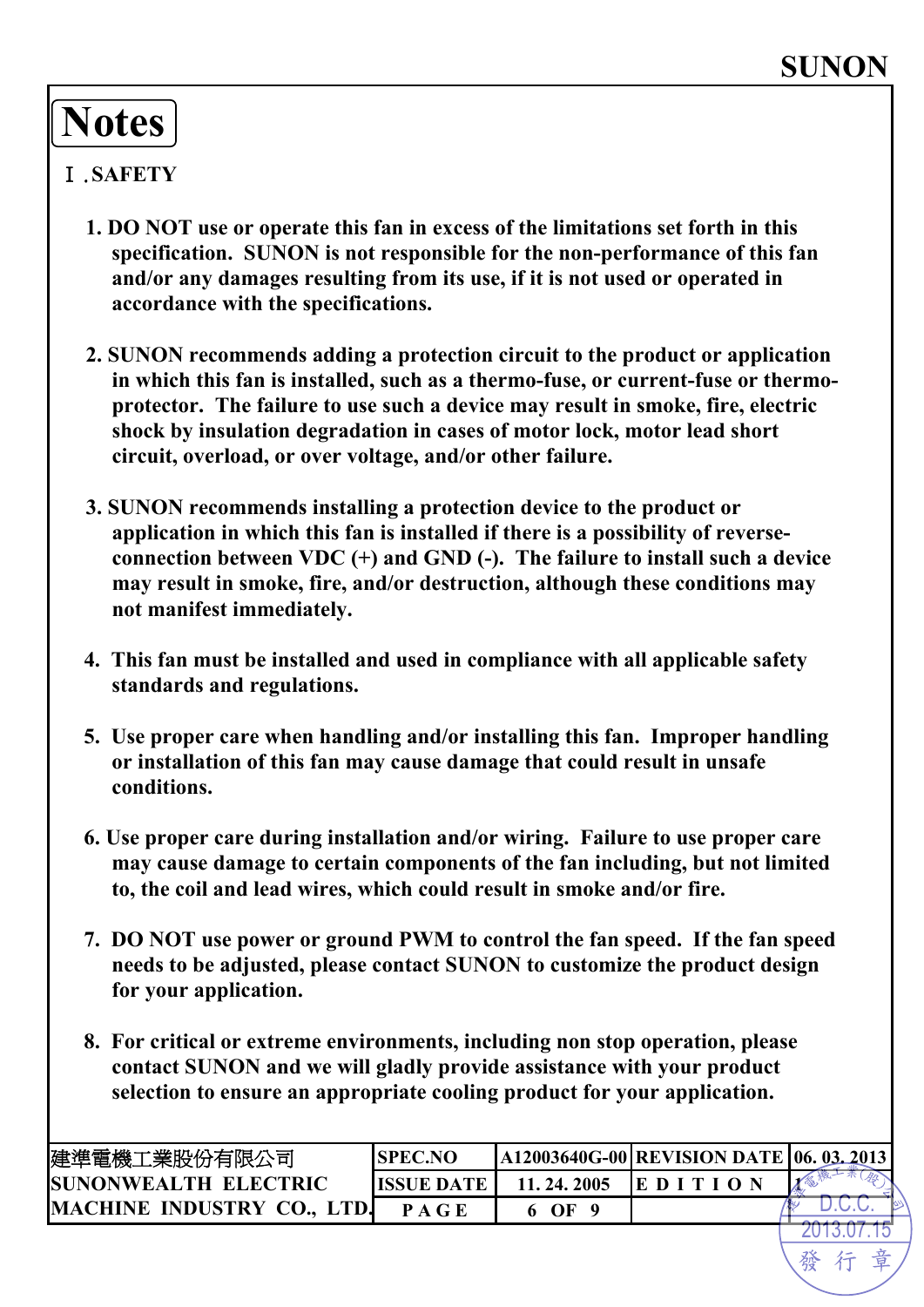# **Notes**

#### **II. SPECIFICATION MODIFICATION**

- **1. SUNON offers engineering assistance on fan installation and cooling system design.**
- **2. All changes, modifications and/or revisions to the specifications, if any, are incorporated in the attached specifications.**
- **3. No changes, modifications and/or revisions to these specifications are effective absent agreement, by both SUNON and the customer, in writing.**
- **4. This fan will be shipped in accordance with the attached specification unless SUNON and the customer have agreed otherwise, in writing, as specified in Paragraph 3, above.**

#### **III. OTHER**

- **1. When building your device, please examine thoroughly any variation of EMC, temperature rise, life data, quality, etc. of this product by shock/drop/vibration testing, etc. If there are any problems or accidents in connection with this product, it should be mutually discussed and examined.**
- **2. Use proper care when handling this fan. Components such as fan holders or bearings may be damaged, if touched with fingers or other objects. Additionally, static electricity (ESD) may damage the internal circuits of the fan.**
- **3. DO NOT operate this fan in proximity to hazardous materials such as organic silicon, cyanogens, formalin, phenol, or corrosive gas environments including, but**  not limited to,  $H_2S$ ,  $SO_2$ ,  $NO_2$ , or  $Cl_2$ .
- **4. SUNON recommends that you protect this fan from exposure to outside elements such as dust, condensation, humidity or insects. Exposure of this fan to outside elements such as dust, condensation, humidity or insects may affect its performance and may cause safety hazards. SUNON does not warrant against damage to the product caused by outside elements.**

| 建準電機工業股份有限公司                      | <b>ISPEC.NO</b> |              | A12003640G-00 REVISION DATE   06. 03. 2013 |  |
|-----------------------------------|-----------------|--------------|--------------------------------------------|--|
| <b>SUNONWEALTH ELECTRIC</b>       | IISSUE DATE     | 11, 24, 2005 | IE D I T                                   |  |
| <b>MACHINE INDUSTRY CO., LTD.</b> | P A G E         | - OF         |                                            |  |
|                                   |                 |              |                                            |  |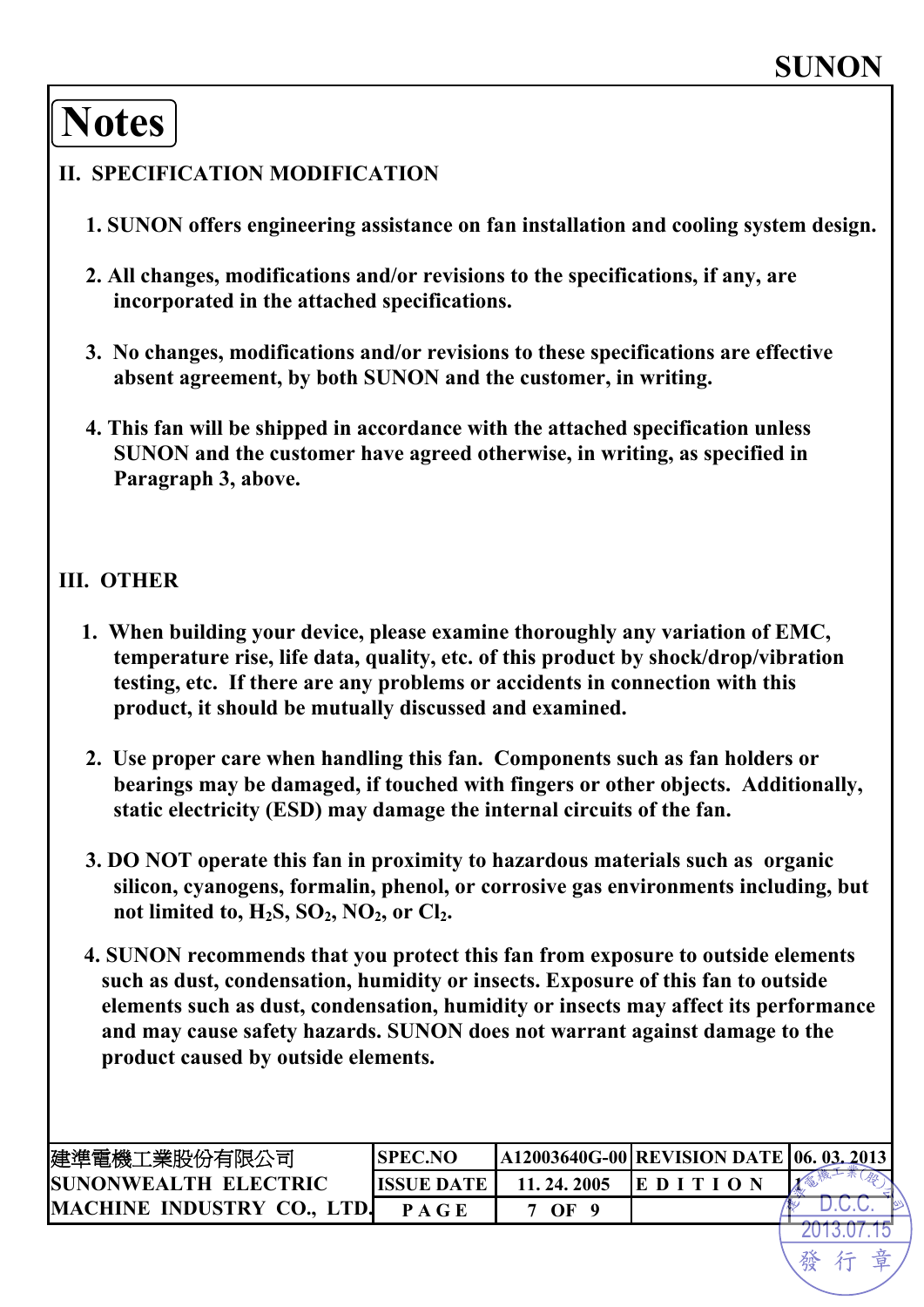# **Notes**

- **5. This fan must be installed properly and securely. Improper mounting may cause harsh resonance, vibration, and noise.**
- **6. Fan guards may prevent injury during handling or installation of the fan and are available for sale with this fan.**
- **7. Unless otherwise noted, all testing of this fan is conducted at 25°C ambient temperature and sixty-five percent (65%) relative humidity.**
- **8. DO NOT store this fan in an environment with high humidity. This fan must be stored in accordance with the attached specifications regarding storage temperature. If this fan is stored for more than 6 months, SUNON recommends functional testing before using.**
- **9. SUNON reserves the right to use components from multiple sources at its discretion. The use of components from other sources will not affect the specfications as described herein.**
- **10. The "Life Expectancy" of this fan has not been evaluated for use in combination with any end application. Therefore, the Life Expectancy Test Reports (L10 and MTTF Report) that relate to this fan are only for reference.**

#### **VI. WARRANTY**

**This fan is warranted against all defects which are proved to be fault in our workmanship and material for one year from the date of our delivery. The sole responsibility under the warranty shall be limited to the repair of the fan or the replacement thereof, at SUNON's sole discretion. SUNON will not be responsible for the failures of its fans due to improper handing, misuse or the failure to follow specifications or instructions for use. In the event of warranty claim, the customer shall immediately notify SUNON for verification. SUNON will not be responsible for any consequential damage to the customer's equipment as a result of any fans proven to be defective.** 

| 建準電機工業股份有限公司                | <b>SPEC.NO</b> |              | <b>A12003640G-00 REVISION DATE 06. 03. 2013</b> |  |
|-----------------------------|----------------|--------------|-------------------------------------------------|--|
| <b>SUNONWEALTH ELECTRIC</b> | IISSUE DATE    | 11. 24. 2005 | EDIT                                            |  |
| MACHINE INDUSTRY CO., LTD.  | P A G E        | OF           |                                                 |  |
|                             |                |              |                                                 |  |